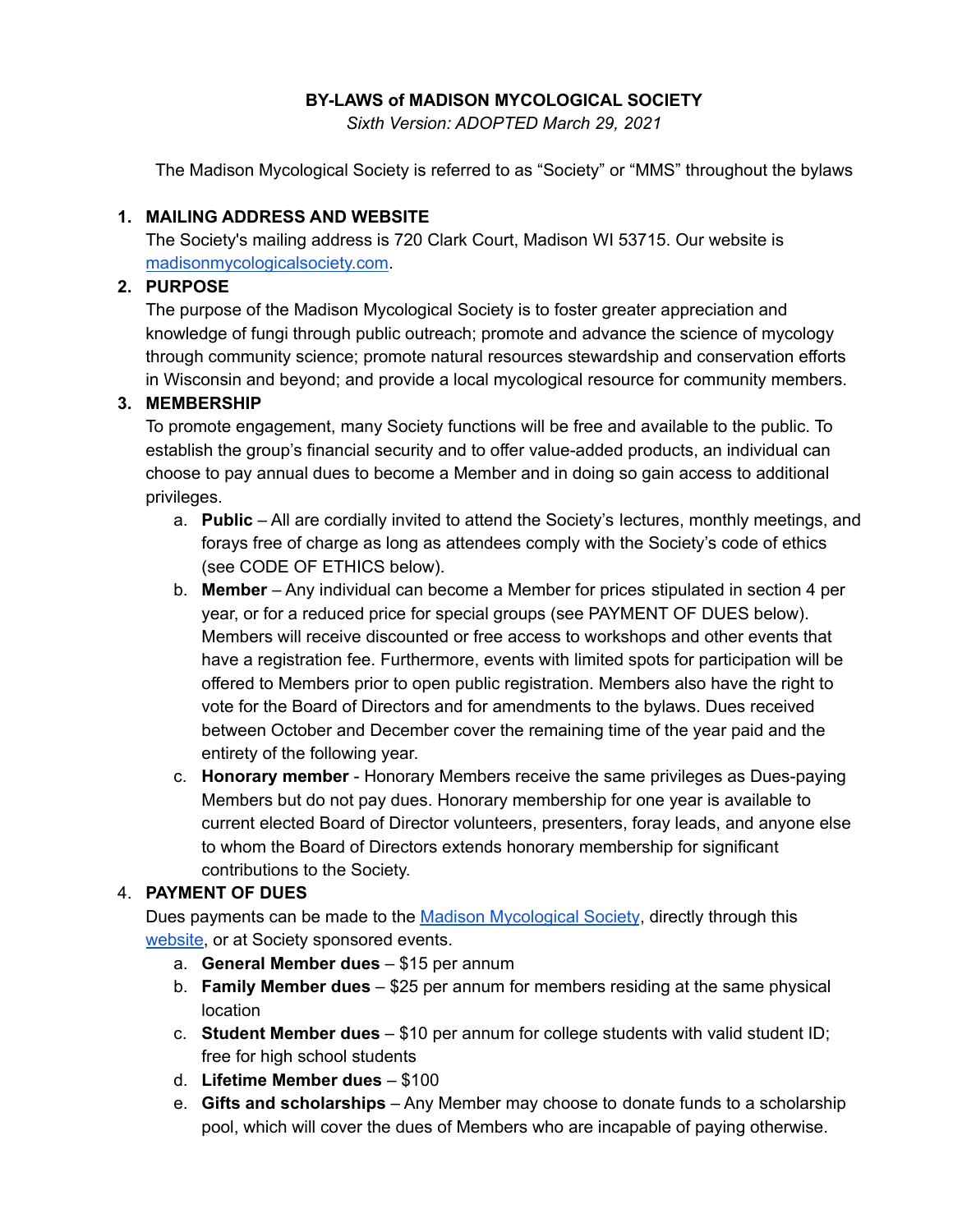Individuals desiring dues assistance can submit a written request to the Board of Directors, which will be addressed at the next Board of Directors meeting. Members seeking scholarships will be notified via email of the decision made by the Board of Directors regarding their request.

### **5. CODE OF ETHICS**

Participation and membership in the organization is contingent on adhering to the code of ethics of MMS, which if broken, may result in a request to vacate a function or loss of membership. The MMS Board adheres to the Community Conflict Resolution Plan to handle conflict diligently and respectfully.

- a. MMS and associated events are safe spaces for people of all identities and backgrounds, and as such discrimination will not be tolerated.
	- i. MMS is queer and trans affirming. Members, guests, and attendees will use names, pronouns, and forms of address at all times when disclosed by members, guests etc.
	- ii. When pronouns are not provided by a member, guest, or board member, the assumed default pronoun of an individual is "they." MMS acknowledges that gender identity and gender performance are fluid, optional, and entirely individualistic. Therefore, no pronoun assumptions such as "he" or "she" are welcome.
	- iii. Names, pronouns, and forms of address language and terminology provided by members and guests will be used at all times, especially in regards to marginalized ethnic or national groups, disabilities, and personal identities.
	- iv. Sexual harassment or intimidation will not be tolerated, including "benevolent sexism," predatory behavior, or disrespect of personal space.
	- v. MMS stands against white supremacy and colonialist thought. Be mindful of assumptions and internal biases. Be respectful of the land and acknowledge the rights and sovereignty of indigenous peoples. Display or promotion of any white supremacist or nationalist ideology will not be tolerated.
	- vi. MMS welcomes individuals of all abilities, and will strive to make our meetings and events as accessible as possible. Ableism of any kind is not welcome, and any requests for accommodations will be fulfilled to the best of our abilities.
	- vii. MMS is open to all individuals regardless of economic background or status. Membership scholarship is available, and individuals shall not be barred from participation due to financial ability or means.
	- viii. MMS welcomes individuals of all races, languages, legal status, national origins, and backgrounds. Mycology is an important part of many cultures, and varied interpretations and perspectives on fungi are vital to a healthy understanding of mycology. MMS is a safe space for all people, regardless of documentation or citizenship status.
	- ix. Slurs or other hate speech will not be tolerated at any MMS meetings, forays, events, or workshops, nor will any display or promotion of hate groups or associated ideologies.
- b. Respect personal space. Be mindful of how much verbal, emotional, and physical space you are taking up, and work to give others the space to feel safe, speak their mind, and contribute to the Society.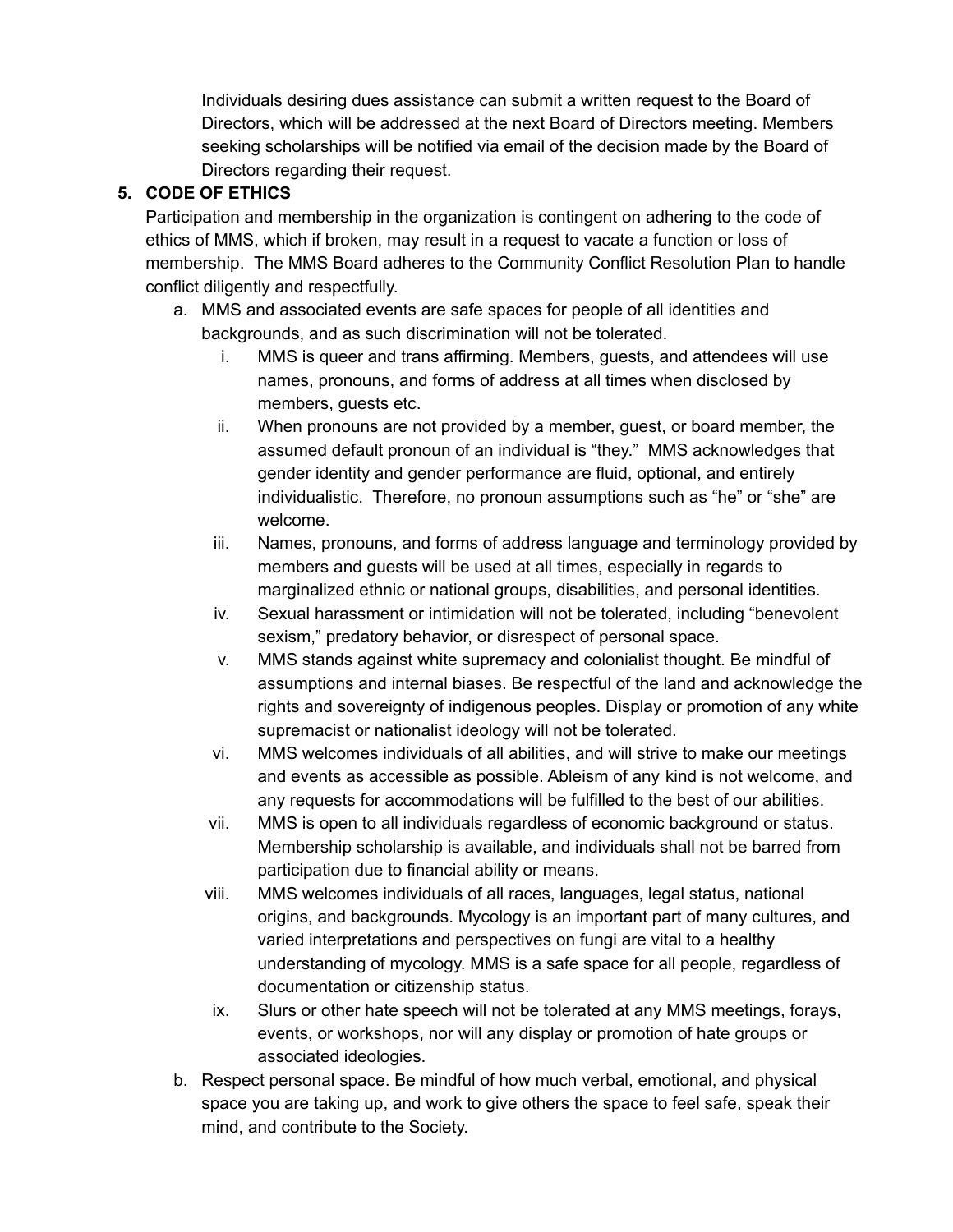- c. Respect for the land, natural environment, and wild places is paramount. Participants shall abide by the [Guidelines](https://drive.google.com/open?id=19iMp9nXg0JggyaO9fpokv2cboe9muWkm-Pmh0lWVmvo) for Ethical Harvest at all times. Participants shall respect local, state, and federal laws in regards to foraging and land use.
- d. Respect host spaces, partner organizations, and speakers by giving due attention, cleaning up after events, and acknowledging contributions of guests and speakers.
- e. The obvious: do not steal from, threaten, intimidate, slander, or otherwise infringe upon the personal autonomy of any other member or guest.
- f. If any participant feels unsafe, or has questions, suggestions, or complaints in regards to this code of ethics or in regards to the behavior of other members, please [contact](https://madisonmycologicalsociety.com/contact/?v=7516fd43adaa) the Board of Directors. All concerns will be handled privately and respectfully.

## **6. CONSEQUENCES OF VIOLATING CODE OF ETHICS**

- a. Violators will be privately asked to acknowledge and change target behaviors. Mediation or reconciliation may be sought between aggrieved parties if the party that brought up the behavior is inclined for mediation or reconciliation.
- b. If the violator refuses to acknowledge or discontinue target behaviors, they may be asked to leave an event, or MMS as a whole.
- c. MMS reserves the right to bar individuals from the Society or any events based on unresolved past or current behaviors, or any evidence of unresolved behaviors in other spaces.

## **7. BOARD OF DIRECTORS**

The business and affairs of the Society shall be managed by a Board of Directors.

- a. **Duties – Board members are responsible for the following:**
	- i. Monthly meetings, Bod meetings, Elections, Bylaws, Social media, Random emails, Special events, Community science, Foray organizing, Membership, Newsletter, Merchandise, Community partnerships, Website infrastructure, Website content updates, Social media stuff, Graphic design, Accounting, Fermentation, and more.
- b. **Number and Term.** The Board of Directors shall be approximately 8% of the member population and/or between 5 and 15 people. Board members shall hold office from January 1 through December 31, or until their successors are duly elected and qualified. Each term is one year.
- c. **Nominations and Elections.** Nominations for Board of Directors and elections will be held by the end of calendar year to allow for training and smooth transition. The nomination period will be announced through the MMS mailing list and on the MMS website and will last two weeks. Those who accept their nominations will be given one week to write a platform for elections. Elections will then be held for one week. A link to the electronic ballot will be sent as an email to current members. Results will be announced through the MMS mailing list and on the website. Any individual, regardless of membership status, can nominate themselves or another for all board positions.
- d. **Vacancies.** Vacancy can remain open, a new candidate can be voted in by special election, or the current board can fill the position on an interim basis.
- e. **Meetings.** The Board of Directors shall meet once per month. Board of Directors members not able to attend will notify another director who will be in attendance in advance of the meeting and review meeting minutes.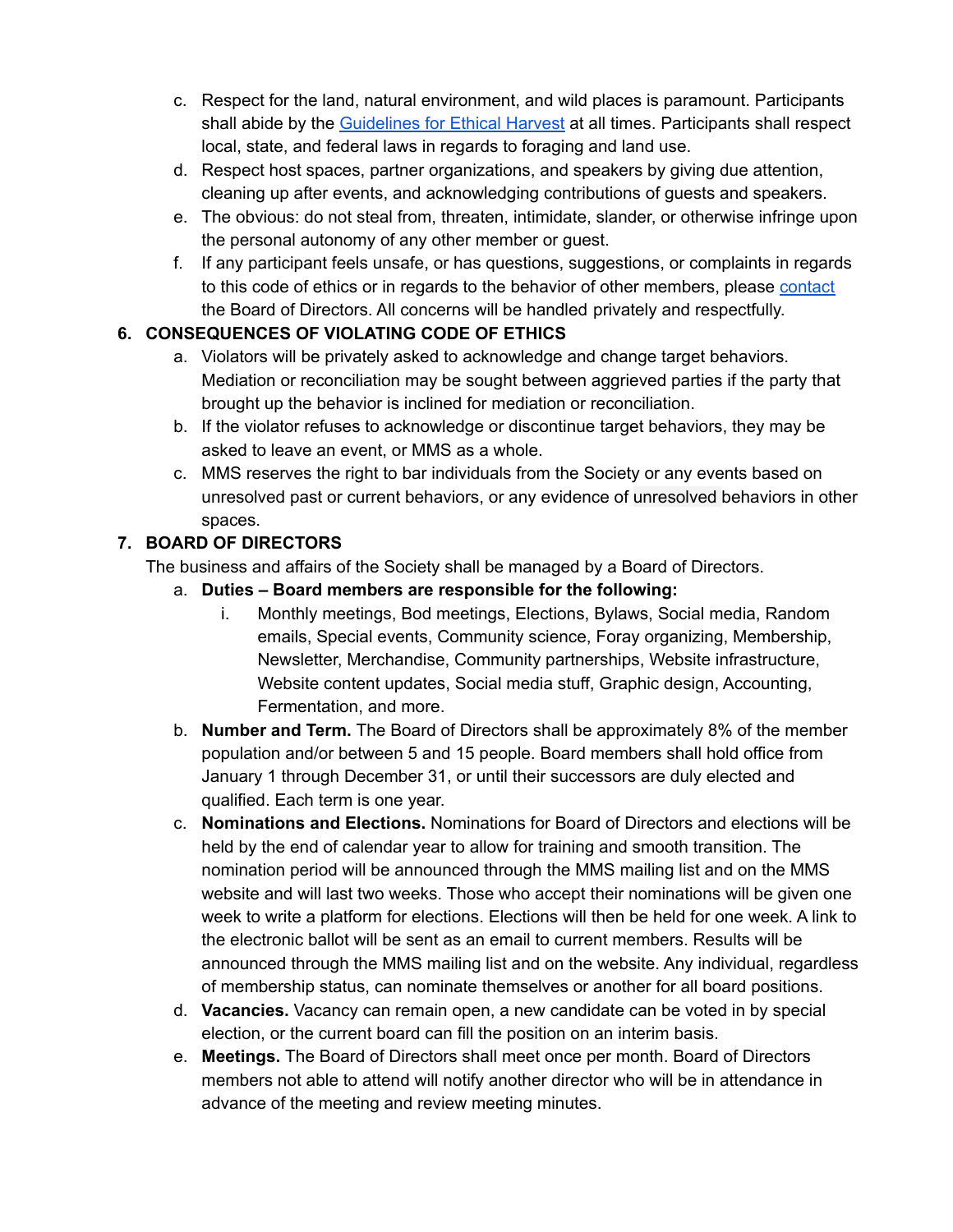- f. **Inactive Members.** Any individuals on the Board of Directors who does not attend Board of Directors meetings nor participates in activities of the Board for a period of three months shall be considered inactive and their position on the board shall be considered vacated.
- g. **Quorum and Voting.** A quorum shall consist of more than half of the standing members of the Board of Directors. Each member shall be entitled to one vote. A majority of votes cast at any meeting at which a quorum is present shall be decisive of any question before the meeting.
- **h. Annual Donations.** The Board of Directors is authorized to make a donation of up 10% of MMS's current funds (rounded to the nearest increment of \$25 if desired plus any necessary transaction fees) once each year to one or more organizations which have missions similar to or aligned with the mission of MMS. Donatees and amounts will be documented publically in this [document](https://docs.google.com/document/d/14pli_HheqvmXp5LlFlV4-fAMYSUhmKnBW2ucclaYit8/edit?usp=sharing) and/or [madisonmycologicalsociety.com.](https://madisonmycologicalsociety.com/) Donations must follow the following guidelines:
	- i. No board member may personally benefit from a donation (e.g. no board member may receive a donation for personal use).
	- ii. Donatees must have a mission aligned with the purpose of MMS stated in item 2 of these bylaws.
	- iii. Further, each donation must be accompanied with a 25 word minimum explanation of how the donatee's mission is aligned to MMS.
	- iv. The Board of Directors may only make a donation if the MMS general fund is greater than or equal to \$500.

# **8. OTHER POSITIONS AND COMMITTEES**

Committees consist of volunteers with a Board of Directors liaison. Any interested individual can [contact](https://madisonmycologicalsociety.com/contact/?v=7516fd43adaa) MMS to get involved with an existing committee (if space and time permits the inclusion of more committee members, at the discretion of the Board of Directors liaison) or suggest the creation of a new one. Please see the MMS website for a list of current committees and their activities.

## **9. MEETINGS OF MEMBERS**

- a. **Monthly Meetings** will be held on the third Tuesday of each month and are open to the public. The agenda may include committee check-ins, announcements, and a lecture or event.
- b. **Annual Meeting** an annual meeting will be held for dues-paying members to discuss organization items for the Society.
	- i. Ten (10) or more members of the Society (or one-half of the members if the number of members shall be less than twenty) present at any meeting shall constitute a quorum, and each member present shall be entitled to one vote. A majority of votes cast at any meeting at which a quorum is present shall be decisive of any question before the Society.
- c. **Notice of Meeting** will be posted in the Society Calendar.

## **10. CALENDAR**

The Society Calendar can be accessed [here.](https://calendar.google.com/calendar/embed?src=6lckffmlng285n8ev99q3lohcg%40group.calendar.google.com&ctz=America%2FChicago) All meetings and events will be posted upon approval by the Board of Directors.

## **11. AMENDMENTS & ANNUAL REVIEW**